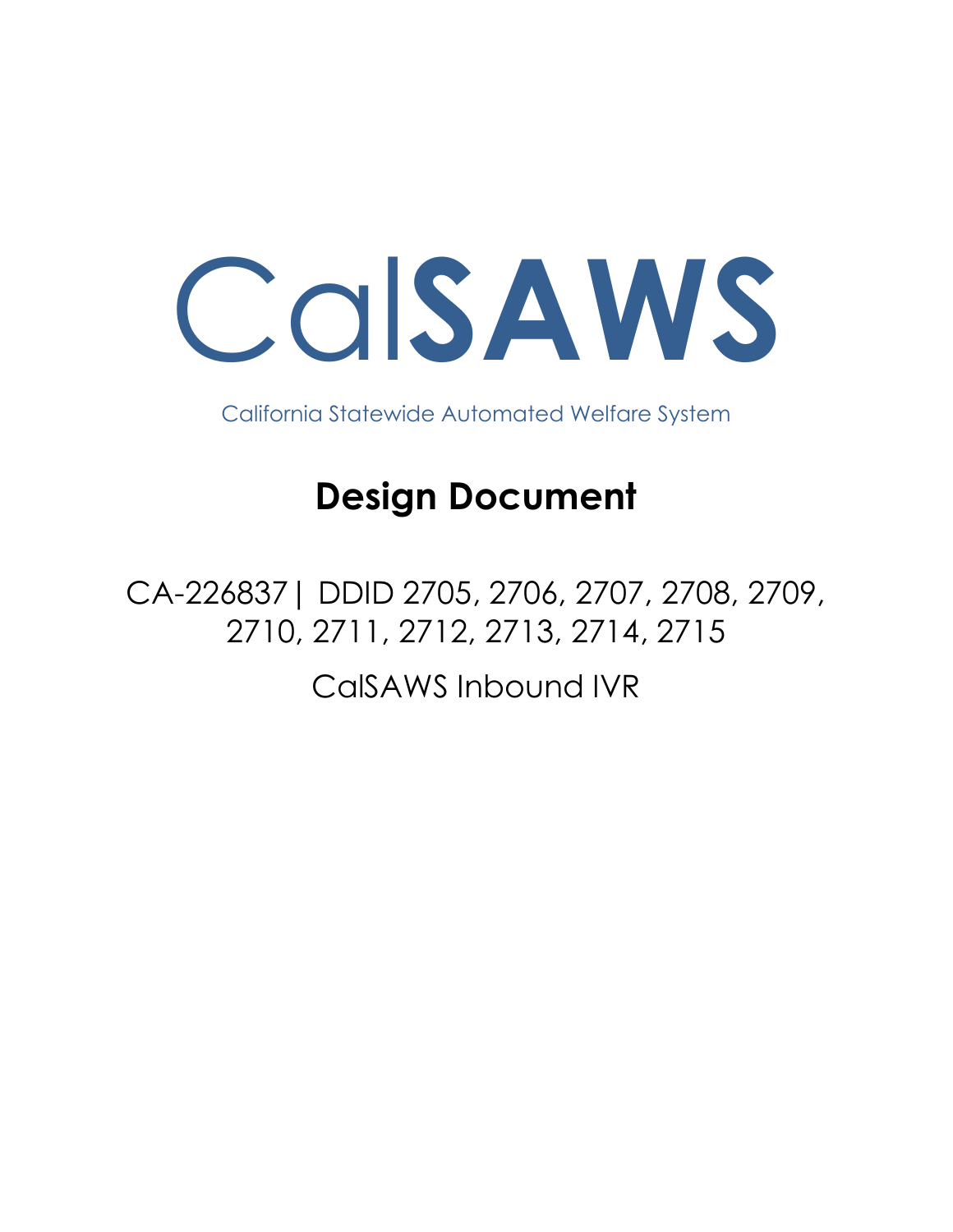|                | <b>DOCUMENT APPROVAL HISTORY</b> |                    |
|----------------|----------------------------------|--------------------|
| <b>CalSAWS</b> | Prepared By                      | Dheeraj Muralidara |
|                | Reviewed By                      |                    |

| <b>DATE</b> | <b>DOCUMENT</b><br><b>VERSION</b> | <b>REVISION DESCRIPTION</b> | <b>AUTHOR</b> |
|-------------|-----------------------------------|-----------------------------|---------------|
| 03/18/2021  | V <sub>0.1</sub>                  | <b>Draft</b>                |               |
|             |                                   |                             |               |
|             |                                   |                             |               |
|             |                                   |                             |               |
|             |                                   |                             |               |
|             |                                   |                             |               |
|             |                                   |                             |               |
|             |                                   |                             |               |
|             |                                   |                             |               |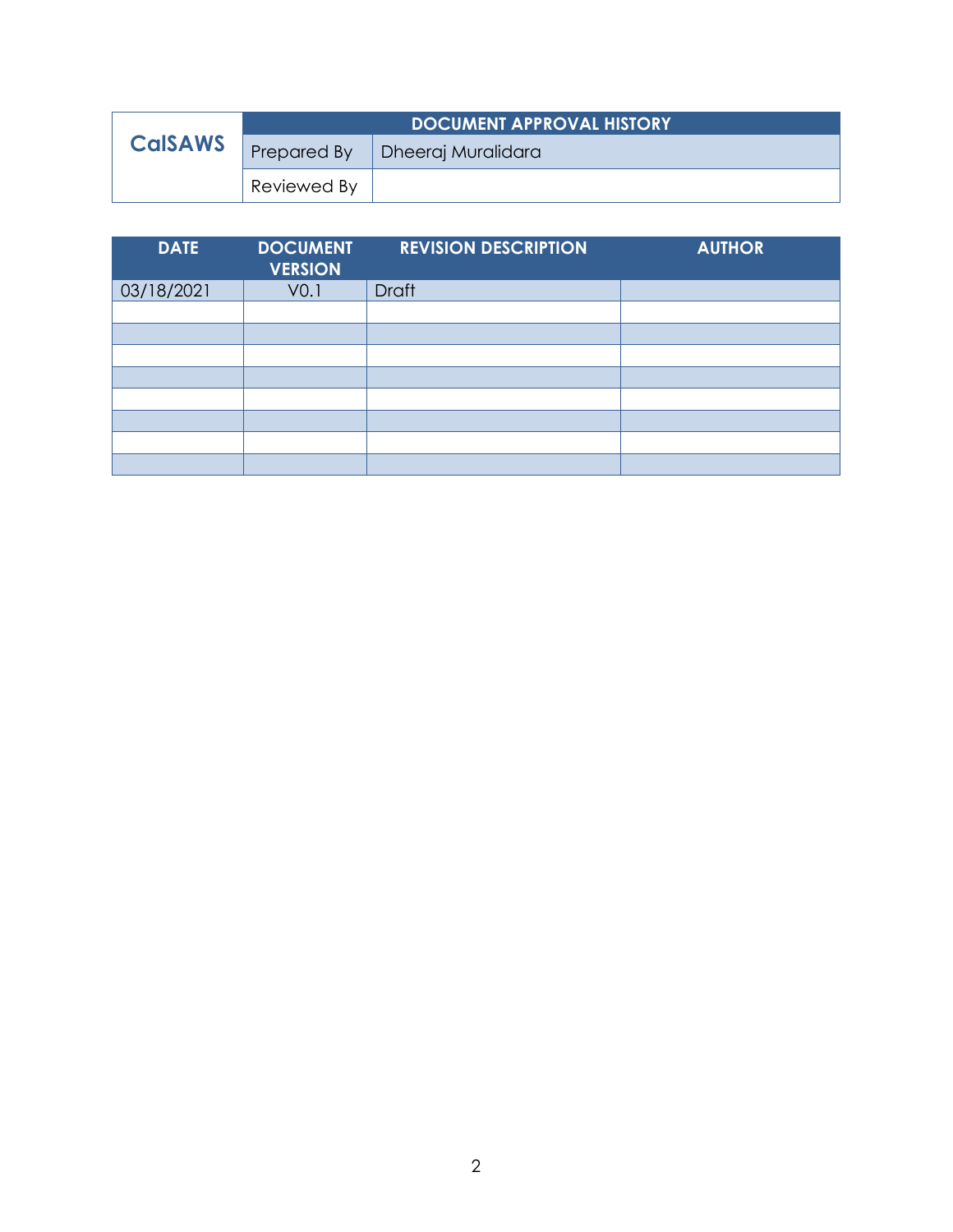# **Table of Contents**

| 2 |       |  |
|---|-------|--|
|   |       |  |
|   | 2.1.1 |  |
|   |       |  |
|   |       |  |
|   | 2.2.1 |  |
|   |       |  |
|   |       |  |
|   | 2.3.1 |  |
|   | 2.3.2 |  |
| 3 |       |  |
| 4 |       |  |
|   |       |  |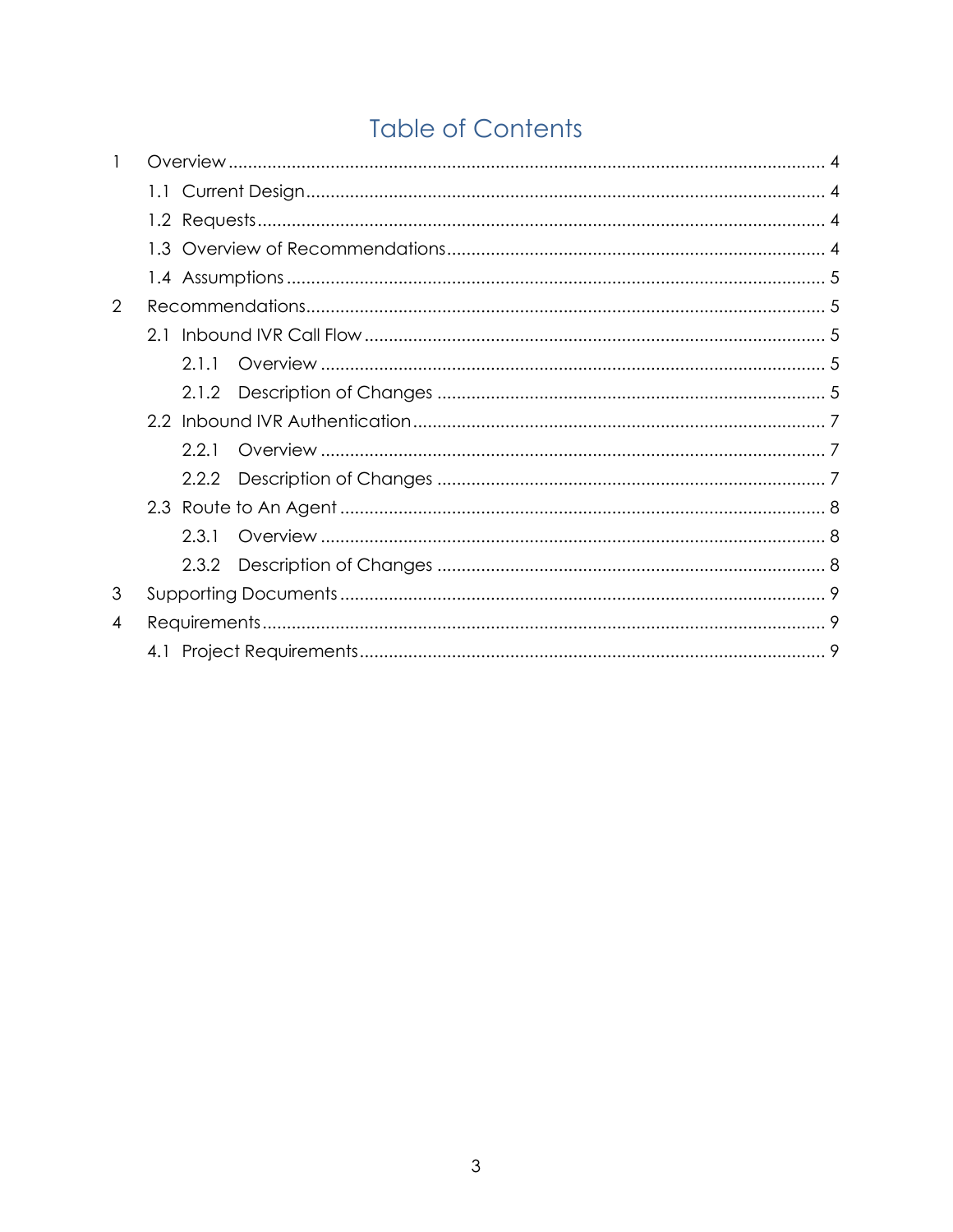# <span id="page-3-0"></span>**1 OVERVIEW**

The CalSAWS Interactive Voice Response (IVR) system will use the Amazon Connect platform for customers to call in to the County Contact Center. Currently, a customer can call into the IVR and obtain general information. Unauthenticated customers or non-primary applicants are routed to an agent. Meanwhile customers that are successfully authenticated and are primary applicants, can perform the following actions: obtain benefit program information, select a form to request, check on the status for a submitted documentation, and change their IVR PIN.

#### <span id="page-3-1"></span>**1.1 Current Design**

The existing C-IV functionality migrated to CalSAWS with (SCR CA-207026). The CalSAWS Amazon Connect Contact Center Solution communicates with the CalSAWS application Database for self-service information.

#### <span id="page-3-2"></span>**1.2 Requests**

Create Los Angeles and CalWIN counties individual call flows in the Amazon Connect environment.

#### <span id="page-3-3"></span>**1.3 Overview of Recommendations**

- 1. Inbound IVR to include a customized call flow for each county that includes prompts, menus, queues, program selection, and call transfers supported for supported languages listed below:
	- a. English
	- b. Spanish
	- c. Farsi
	- d. Vietnamese
	- e. Mandarin
	- f. Tagalog
	- g. Russian
	- h. Korean
	- i. Cambodian
	- j. Hmong
	- k. Arabic
	- l. Lao
	- m. Cantonese
	- n. Armenian
	- o. Portuguese
- 2. Inbound IVR to include customer authentication via phone number and SSN, phone number and DOB, and voice print authentication.
- 3. Inbound IVR to include a self-service program menu to give customers the ability to receive benefit amounts.
- 4. Inbound IVR self-service information for the CalWORKs and CalFresh programs.
- 5. Inbound IVR self-service information for the Medi-Cal program.
- 6. Inbound IVR self-service information for the Welfare-to-Work (WTW) programs.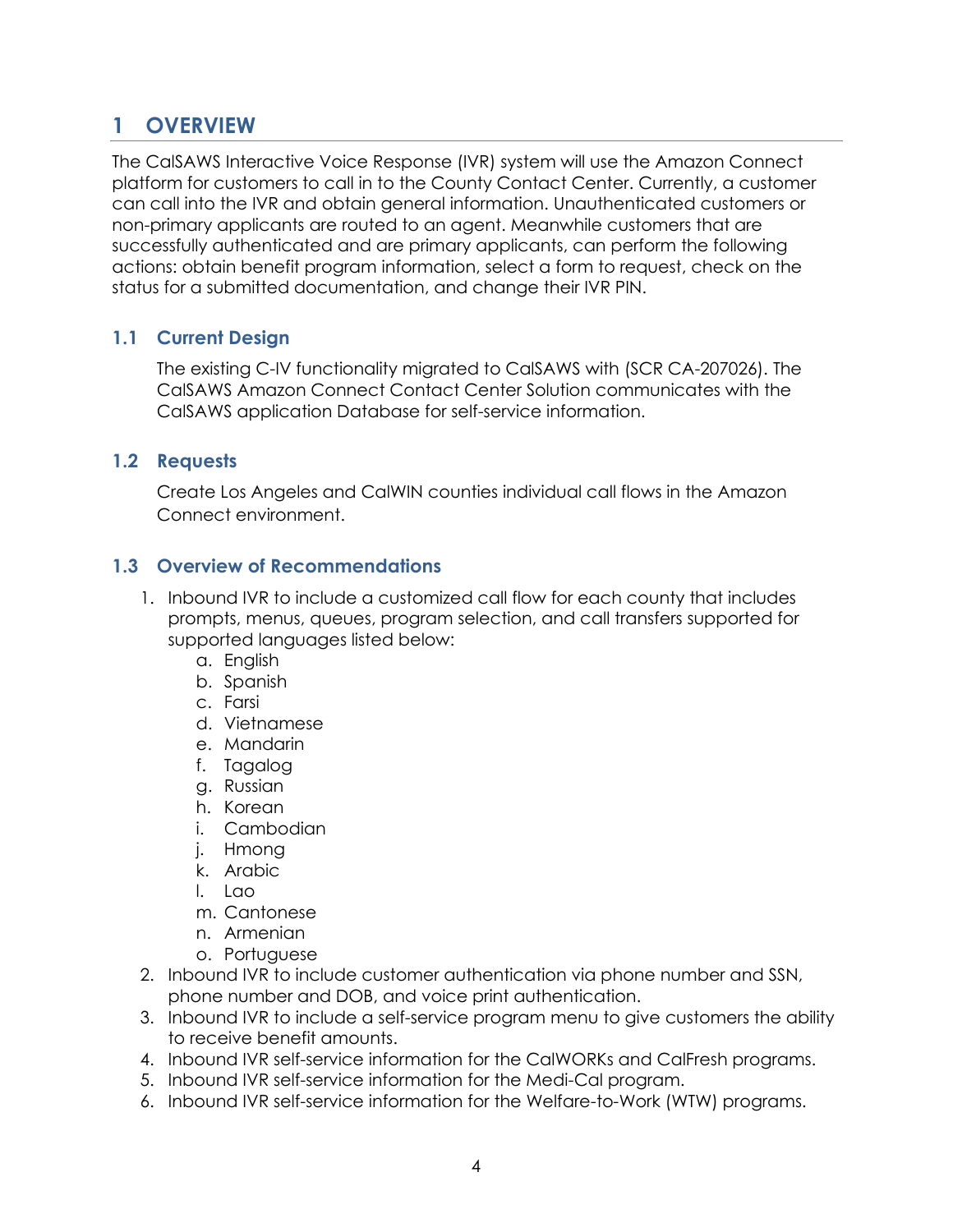- 7. Inbound IVR to allow the customer to select previously generated/sent forms to be re mailed.
- 8. Inbound IVR to give the customer a dynamic set of options based on which forms are relevant to their case.
- 9. Inbound IVR to give the customer the ability to request a new IVR PIN to be mailed to them.
- 10. Inbound IVR to allow the customer to enter their zip code and request office hours and address.
- 11. Route calls to workers based on language and program selected by the customer in the IVR

#### <span id="page-4-0"></span>**1.4 Assumptions**

- 1. Any re-mailing of documents will go to the same address as the original documents were mailed to.
- 2. Individual county call flows will be determined during individual county sessions

### <span id="page-4-1"></span>**2 RECOMMENDATIONS**

#### <span id="page-4-3"></span><span id="page-4-2"></span>**2.1 Inbound IVR Call Flow**

#### **2.1.1 Overview**

The inbound IVR call flow is customized for all contact center counties including Los Angeles and the CalWIN counties. All inbound IVR call flows contain selfservice menu options and the ability to speak to a worker/agent. Self-service menus are limited to customers that complete the authentication process.

#### <span id="page-4-4"></span>**2.1.2 Description of Changes**

The verbiage for different languages supported in the inbound IVR will be translated and recorded by professional voice talent. Supported Languages:

- English (default)
- Spanish
- Farsi
- Vietnamese
- Mandarin
- Tagalog
- Russian
- Korean
- Cambodian
- Hmong
- Arabic
- $\bullet$  Lao
- Cantonese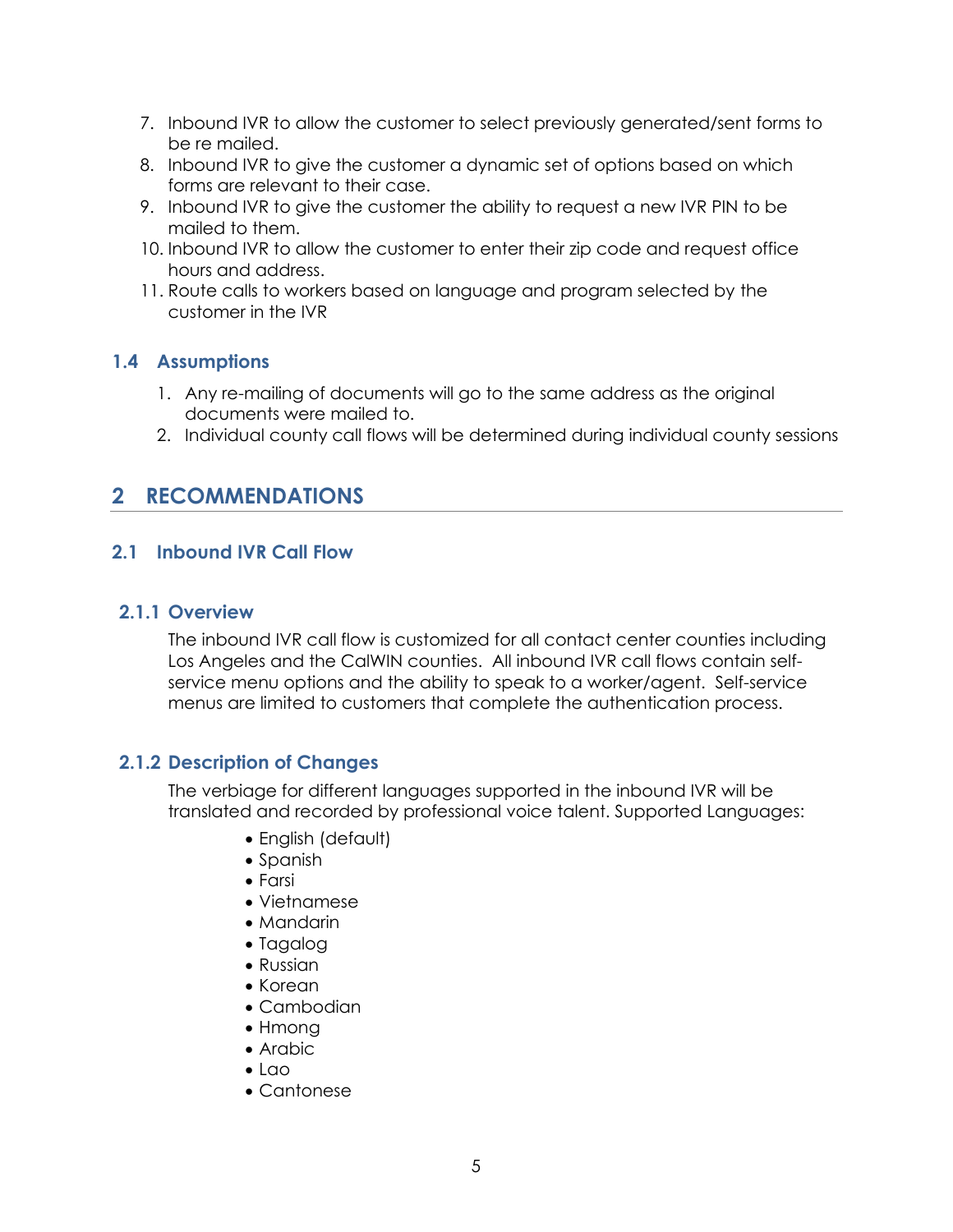- Armenian
- Portuguese

Create self-service options, menus and prompts for Los Angeles and the CalWIN counties.

Note: Individual call flows will be customized including queues and call transfer options during the individual county sessions.

For callers who are successfully authenticated in the IVR, the system plays the self-service options if the caller is a primary applicant. One of the self-service options included provides benefit information for CalWORKs, CalFresh, Medi-Cal and Welfare to Work (WTW) programs. This information is provided dynamically based on the customers active programs.

#### **2.1.2.1 Self-Service Option for CalWORKs and CalFresh Programs**

For the CalWORKs Program and CalFresh Program, the IVR will play back the following:

- Program Status
- Total Amount issued for this month and next month.
- The system will notify the customer if benefits are on hold.
- IVR plays back both the current and upcoming benefits for CalWORKs and CalFresh programs.
- The Held status is only set when a worker manually updates an issuance and selects the 'Held' status.
- It means the customer hasn't received the benefit because the county is holding on to the warrant/check.

Callers can also check the document status of their CalWORKs status report, CalFresh Status Report, CalWORKs, and CalFresh Redetermination Packet.

#### **2.1.2.2 Self-Service Option for the Medi-Cal Program**

For the Medi-Cal program, the IVR will play back the following:

- Program Type (Medi-Cal Service Benefit)
- Program Status
- Share of cost information for each eligible member aided

Callers can also check the document status of their Medi-Cal Redetermination Packet

#### **2.1.2.3 Self-Service Option for Welfare-to-Work (WTW) Program**

For the Welfare to Work program, the IVR will play back the following:

• Program Status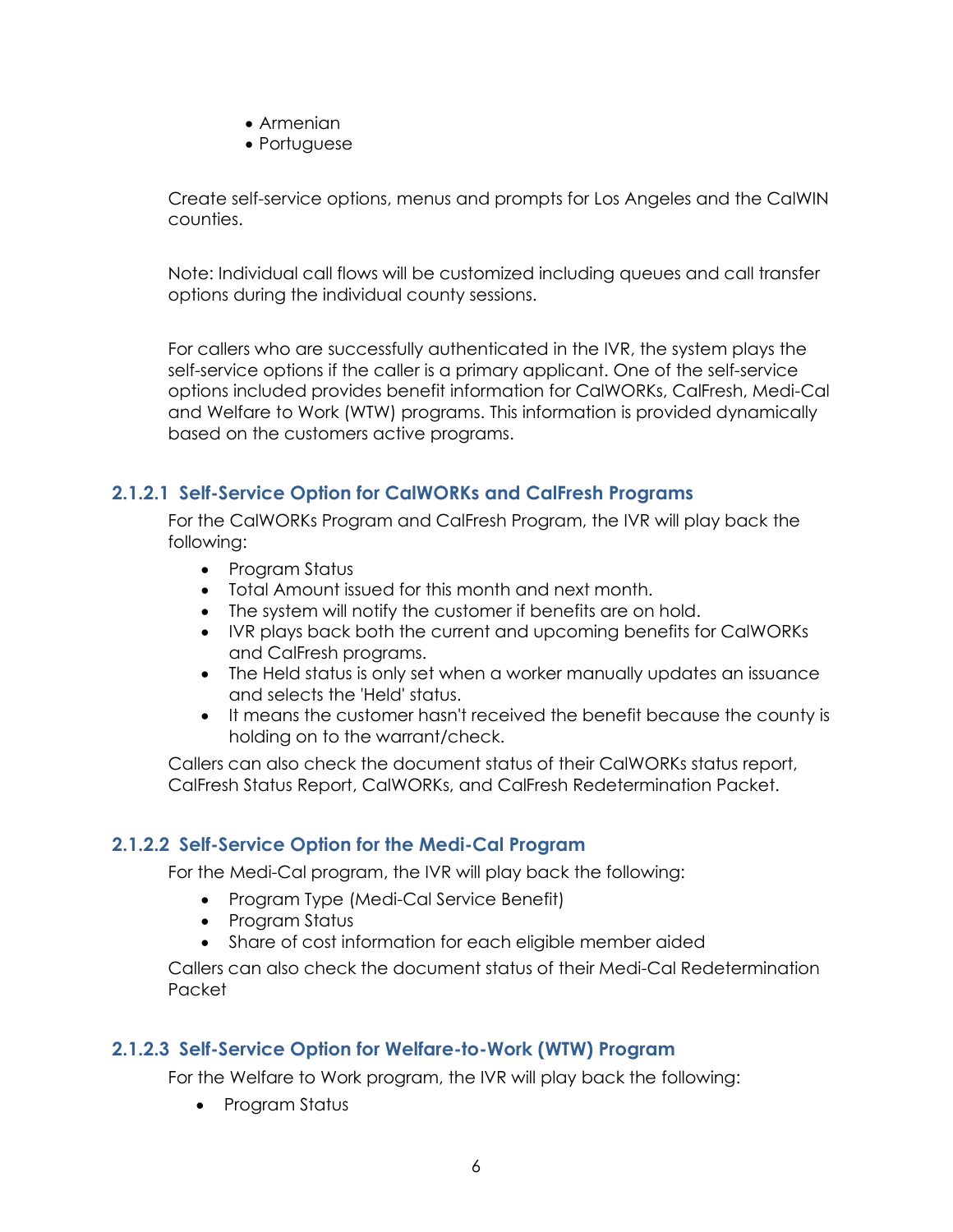- WTW reimbursement amount for each person participating in the program
- Sanction Status/Reason

#### **2.1.2.4 Self-Service Option for Forms**

The system gives the caller a dynamic set of options based on which forms are relevant to their case. They may select a form to request, based on the options available in this dynamic menu: Semi-annual report (SAR7), Transitional Medi-Cal Status report, or Verification of Benefits. The forms can be re-sent to the originally mailed address.

#### **2.1.2.5 Self-Service Option to Request New IVR PIN**

The system gives the customer the ability to change their IVR PIN. IVR PINs, such as 111111 or 123456, or non-numeric IVR PINs are not acceptable. Customers must input the same IVR PIN twice and they must match. Changes to the IVR PIN immediately take effect.

In the existing C-IV functionality, customers have a 4-digit IVR PIN that will be migrated to CalSAWS. When a new IVR PIN number is requested or generated, the system will mail a letter to the customer with a new 6-digit IVR PIN number.

#### **2.1.2.6 Self-Service Option to Request Office Information**

Callers will be prompted to enter their zip code into the IVR and the IVR will play back their County office hours and address.

#### <span id="page-6-1"></span><span id="page-6-0"></span>**2.2 Inbound IVR Authentication**

#### **2.2.1 Overview**

Customers use authentication methods in the inbound IVR to access self service features. SSN/DOB/Phone Number combinations are some of the more widely used authentication methods. Additional methods of authentication include the use of an IVR PIN and/or Voice Print Authentication.

- 1. Phone number and SSN or DOB and IVR PIN
- 2. Voice print authentication

#### <span id="page-6-2"></span>**2.2.2 Description of Changes**

During voice print authentication, the system asks the caller to speak their passphrase, "my voice is my password, please verify me." The passphrase is streamed to a Voice Biometric Security server to compare the passphrase with previously enrolled voice prints. On a successful match, the caller will be routed to the self-service options. Voice Authenticate is included in SCR CA-226843.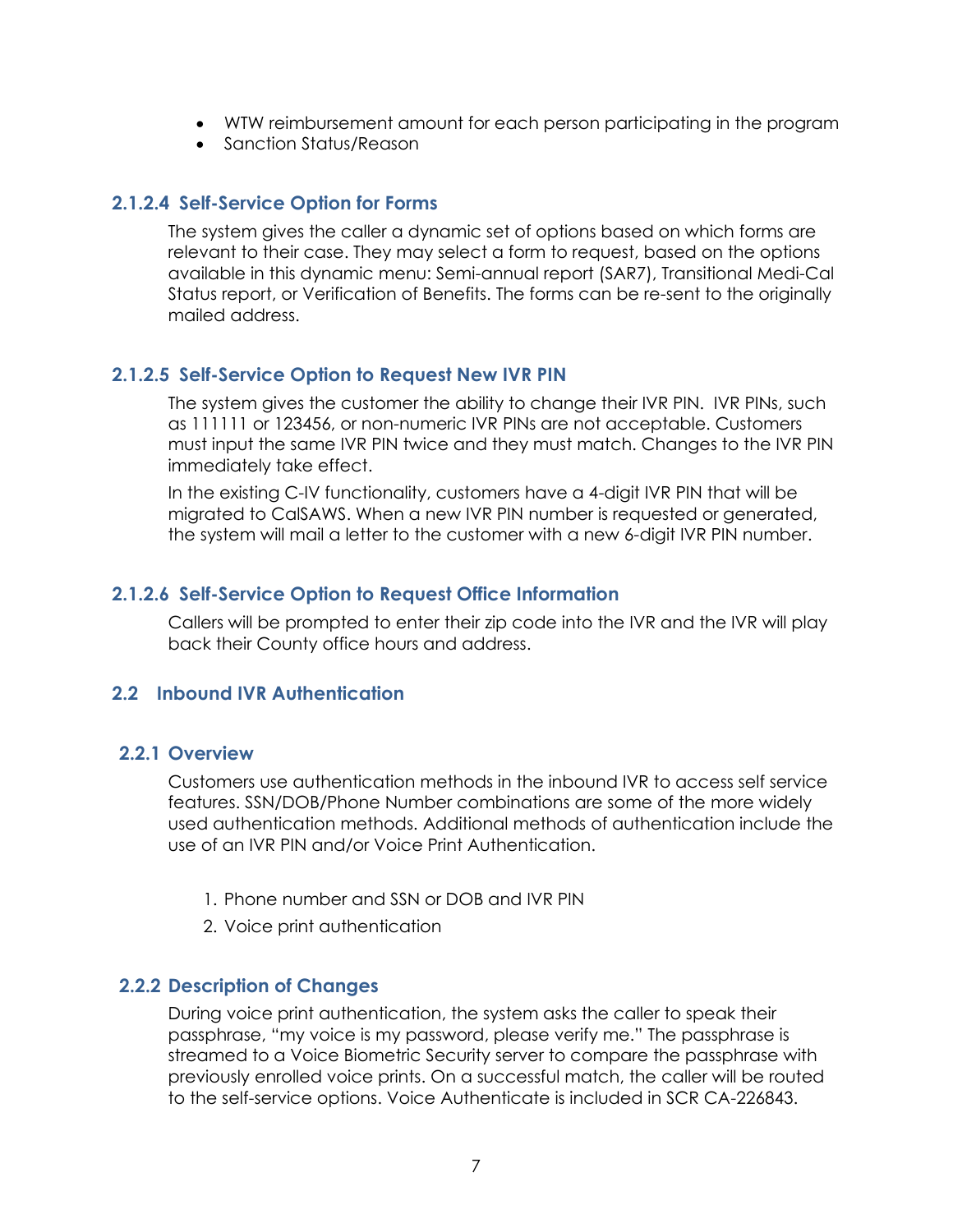New Cases generated in CalSAWS will contain letters as well as numbers. Customers will no longer be able to enter their case number if it contains letters, so the IVR will no longer prompt them to enter it.

The IVR will now prompt the customer to enter their phone number and their social security number. If the customer does not have or doesn't know their social security number they will be prompted for their date of birth, and/or their IVR PIN. A customer will only be prompted for their date of birth or IVR PIN if the IVR is unable to narrow down the customer to a single person in the CalSAWS database.

Note: Customers issued a 4-digit IVR PIN in C-IV will be able to authenticate using their existing PIN. All IVR PINs generated in CalSAWS will be 6 digits. When a customer resets their existing 4-digit PIN migrated from C-IV the new PIN will be 6 digits.

If a caller selects to login with their social security number (SSN) and Date of Birth (DOB), the system matches the SSN and DOB combination before routing to the self-service options. Unauthenticated callers will be routed to the program menu.

#### <span id="page-7-1"></span><span id="page-7-0"></span>**2.3 Route to An Agent**

#### **2.3.1 Overview**

If the caller decides to speak to a worker, the call is routed to a worker based on the program and language selected in the IVR.

#### <span id="page-7-2"></span>**2.3.2 Description of Changes**

Calls are routed based on routing profiles and queues available in the county. Customers may be offered Courtesy Callback or Scheduled Callback based on the county administration of these features. Administration page features are included in SCR CA-226672

#### **2.3.2.1 Courtesy Callback**

The Courtesy Callback feature reduces the time callers must wait in queue. The feature allows the system to offer callers the option to be called back by the system when it is the caller's turn to speak to an available agent.

This option can be limited to callers who meet certain criteria. For example, callers with the possibility of being in queue for more than X minutes.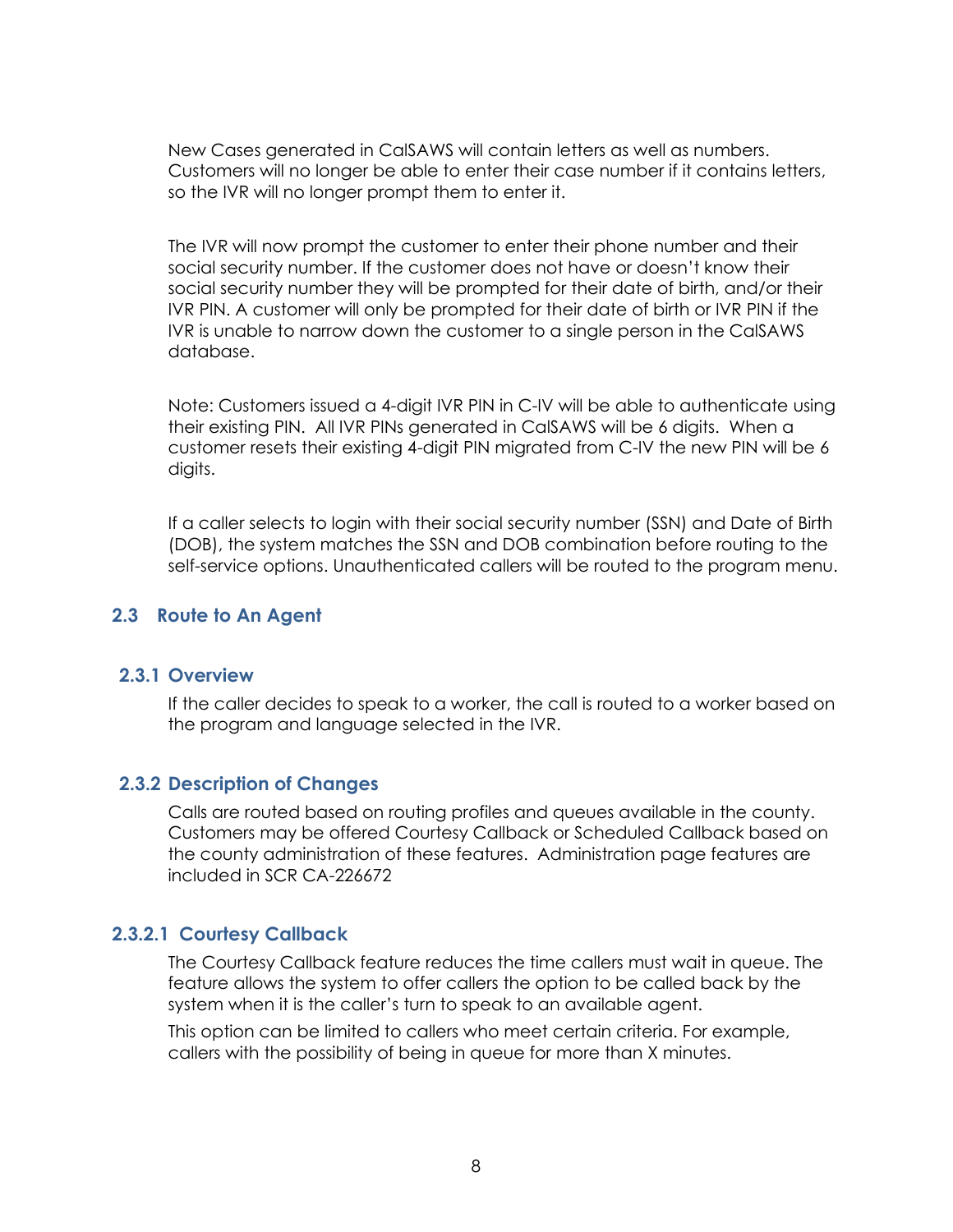If the caller decides to be called back by the system, they will input their phone number. When the system determines that an agent is available, then a call is placed back to the caller.

#### **2.3.2.2 Scheduled Callback**

The "Scheduled Callback" feature is one where a customer will call the CalSAWS Call Center for a specific county and be placed into a queue. The system will then check if the call center is either closed or if it has reached the maximum limit of customers waiting in queue. In these cases, the customer will be offered callbacks for the next day at specified times. The Scheduled Callback functionality will be implemented with SCR CA-229573

## <span id="page-8-0"></span>**3 SUPPORTING DOCUMENTS**

[NOTE: do not attach/embed files into the design doc, list here by filename only. The files will be attached to the Jira ticket alongside this design doc]

| <b>Number</b> | <b>Functional</b><br><b>Area</b>                             | <b>Description</b>                                                                          | <b>Attachment</b> |
|---------------|--------------------------------------------------------------|---------------------------------------------------------------------------------------------|-------------------|
|               | AWS<br>Inbound<br><b>IVR</b><br><b>Detailed</b><br>Call Flow | Visio diagram represents<br>inbound call flow, AWS<br>inbound IVR Detailed Call<br>Flow.pdf |                   |

# <span id="page-8-1"></span>**4 REQUIREMENTS**

#### <span id="page-8-2"></span>**4.1 Project Requirements**

| REQ# | <b>REQUIREMENT TEXT</b>                                                                                                                                                                                                                                                                                                                                                   | <b>How Requirement Met</b> |
|------|---------------------------------------------------------------------------------------------------------------------------------------------------------------------------------------------------------------------------------------------------------------------------------------------------------------------------------------------------------------------------|----------------------------|
| 2705 | The CONTRACTOR shall configure the CalSAWS<br>inbound IVR to have a customized call flow for<br>each county including the following:<br>- prompts<br>- menus<br>- queues<br>- program selection<br>- call transfers<br>All flows include all self-service features.<br>The following languages will be supported in the<br>CalSAWS inbound IVR:<br>- English<br>- Spanish | Section 2.1.2              |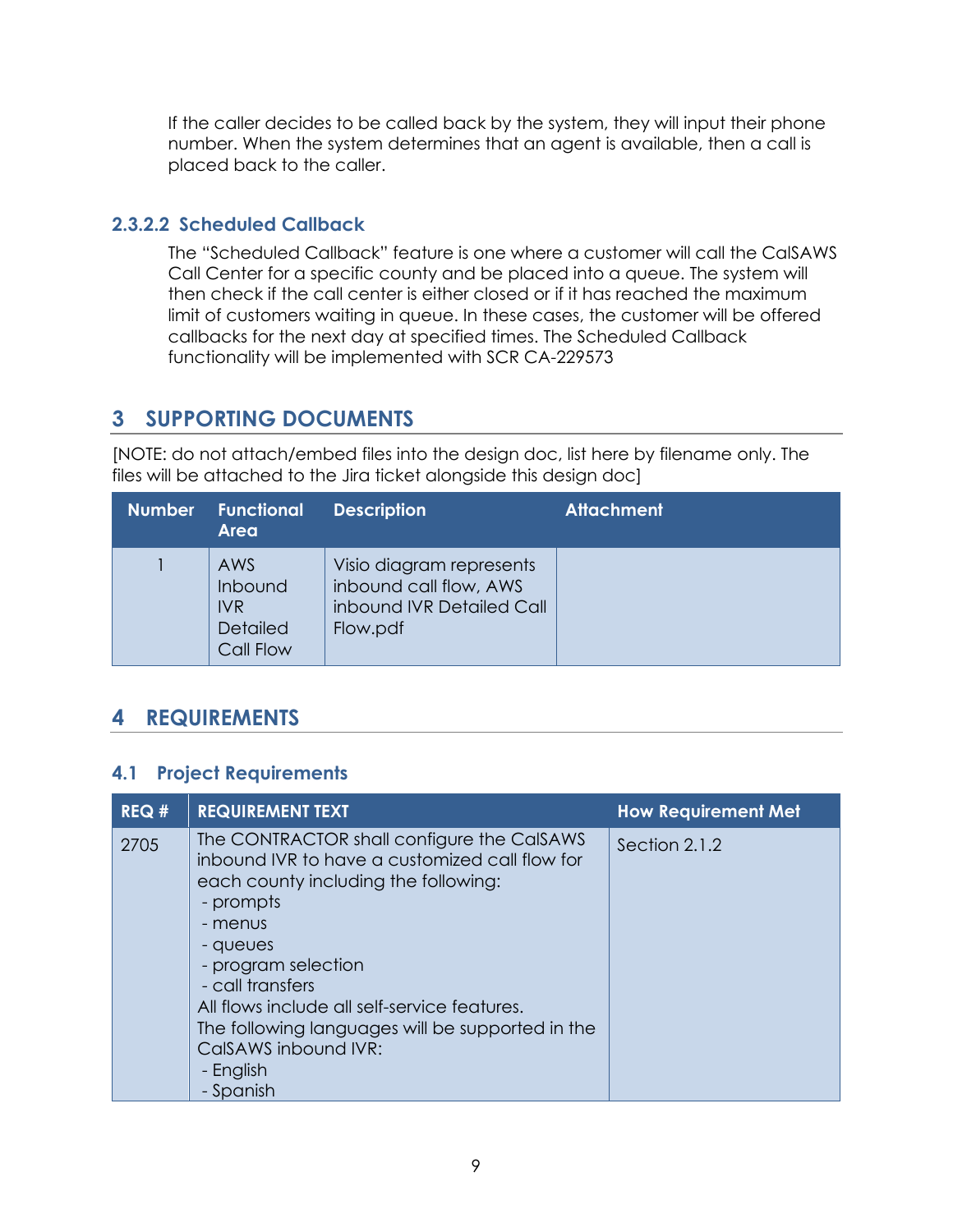|      | - Farsi<br>- Vietnamese<br>- Mandarin<br>- Armenian<br>- Tagalog<br>- Russian<br>- Korean<br>- Cambodian<br>- Hmong<br>- Cantonese<br>- Arabic<br>- Lao                                                                                                                                                                                                                                                 |                 |
|------|---------------------------------------------------------------------------------------------------------------------------------------------------------------------------------------------------------------------------------------------------------------------------------------------------------------------------------------------------------------------------------------------------------|-----------------|
| 2706 | The CONTRACTOR shall configure the CalSAWS<br>Inbound IVR to allow the customer to<br>authenticate themselves in the IVR using one of<br>the following options:<br>- Social Security Number and date of birth<br>- case number and PIN<br>- voice print authentication                                                                                                                                  | Section 2.2     |
| 2707 | The CONTRACTOR shall configure the CalSAWS<br>Inbound IVR to include a self-service program<br>menu to give customers the ability to receive<br>benefit amounts for the following programs:<br>- CalWORKs<br>- CalFresh<br>- Welfare to Work<br>The CONTRACTOR shall configure the self-<br>service program menu to give customers the<br>ability to receive active or inactive status for<br>Medi-Cal. | Section 2.1.2   |
| 2708 | The CONTRACTOR shall configure the CalSAWS<br>Inbound IVR self-service information for the<br>CalWORKs and CalFresh programs as stated<br>below:<br>- Program Status<br>- Total Amount received for this month<br>- If benefits are on hold, the system will notify<br>the customer<br>- If benefits are not on hold, the customer will<br>be notified for what they are eligible to receive            | Section 2.1.2.1 |
| 2709 | in the upcoming month.<br>The CONTRACTOR shall configure the CalSAWS<br>Inbound IVR self-service information for the<br>Medi-Cal program as stated below:                                                                                                                                                                                                                                               | Section 2.1.2.2 |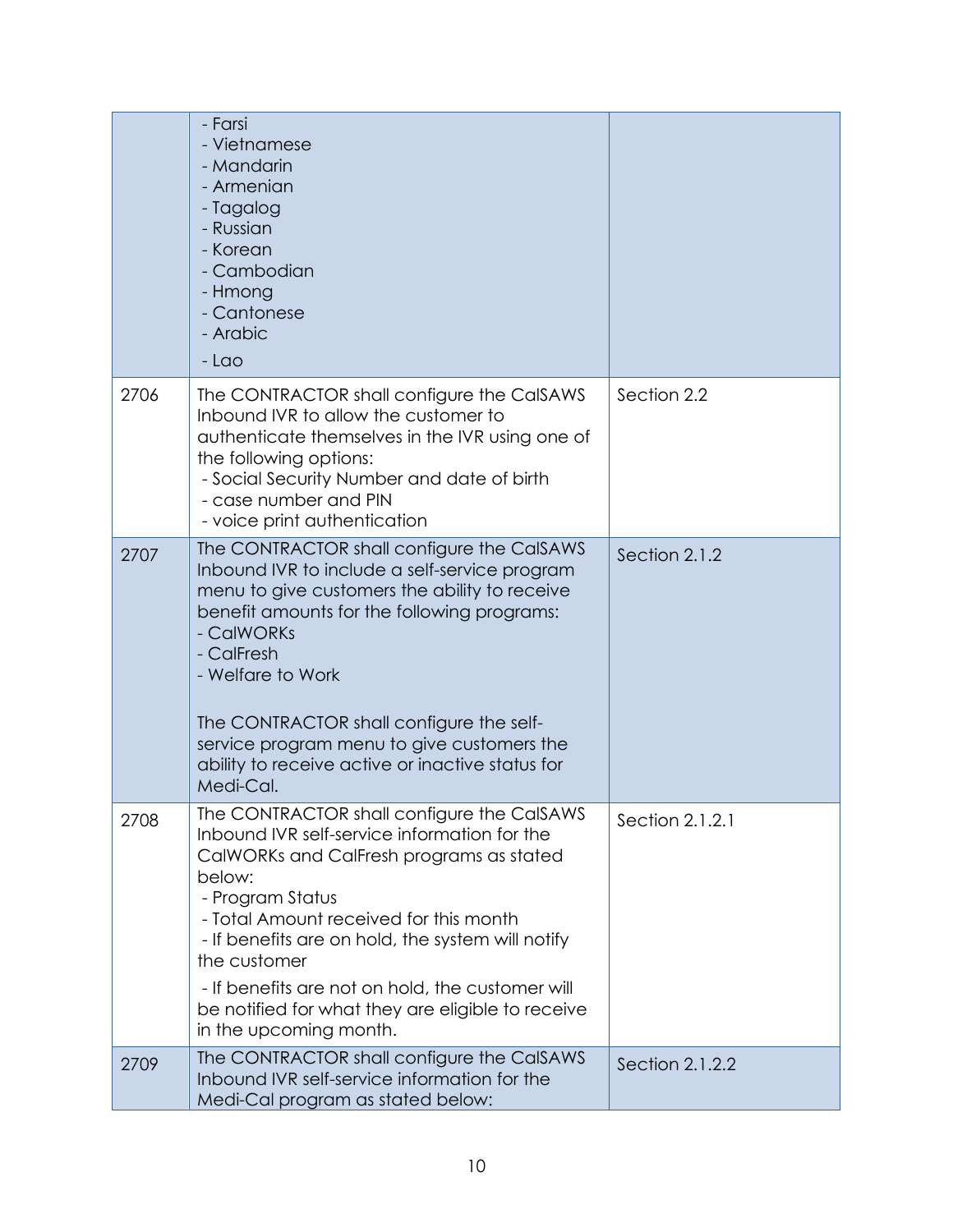|      | - Medi-Cal Program Type<br>- Status<br>- Share of Cost<br>- Medi-Cal Service Benefit                                                                                                                                                                                                                                                                                                                                                                                                                          |                             |
|------|---------------------------------------------------------------------------------------------------------------------------------------------------------------------------------------------------------------------------------------------------------------------------------------------------------------------------------------------------------------------------------------------------------------------------------------------------------------------------------------------------------------|-----------------------------|
| 2710 | The CONTRACTOR shall configure the CalSAWS<br>Inbound IVR self-service information for the<br>Welfare-to-Work (WTW) programs as stated<br>below:<br>- Upcoming Activities<br>- WTW Reimbursement Amount<br>- Sanction Status/Reason                                                                                                                                                                                                                                                                           | Section 2.1.2.3             |
| 2711 | The CONTRACTOR shall configure the CalSAWS<br>Inbound IVR to allow the customer to select<br>previously generated/sent forms to be mailed.<br>The form list will be dynamically provided to the<br>customer based on forms relevant to their case.<br>The following forms can be re-sent:<br>-Semi-annual report<br>-Transitional Medi-Cal Status report<br>-Passport to services form                                                                                                                        | Section 2.1.2.4             |
| 2712 | The CONTRACTOR shall configure the CaISAWS<br>Inbound IVR to give the customer a dynamic set<br>of options based on which forms are relevant to<br>their case. They may select a form to get the<br>status of the form based on the options<br>available in this dynamic menu:<br>- CalWORKs status report<br>- CalWORKs or CalFresh Redetermination<br>packet<br>- CalFresh status report<br>- CalFresh Redetermination packet<br>- Transitional Medi-Cal status report<br>- Medi-Cal Redetermination packet | Section 2.1.2.1 and 2.1.2.2 |
| 2713 | The CONTRACTOR shall configure the CalSAWS<br>Inbound IVR to give the customer the ability to<br>change their IVR PIN. Changing the IVR PIN is<br>real-time.                                                                                                                                                                                                                                                                                                                                                  | Section 2.1.2.5             |